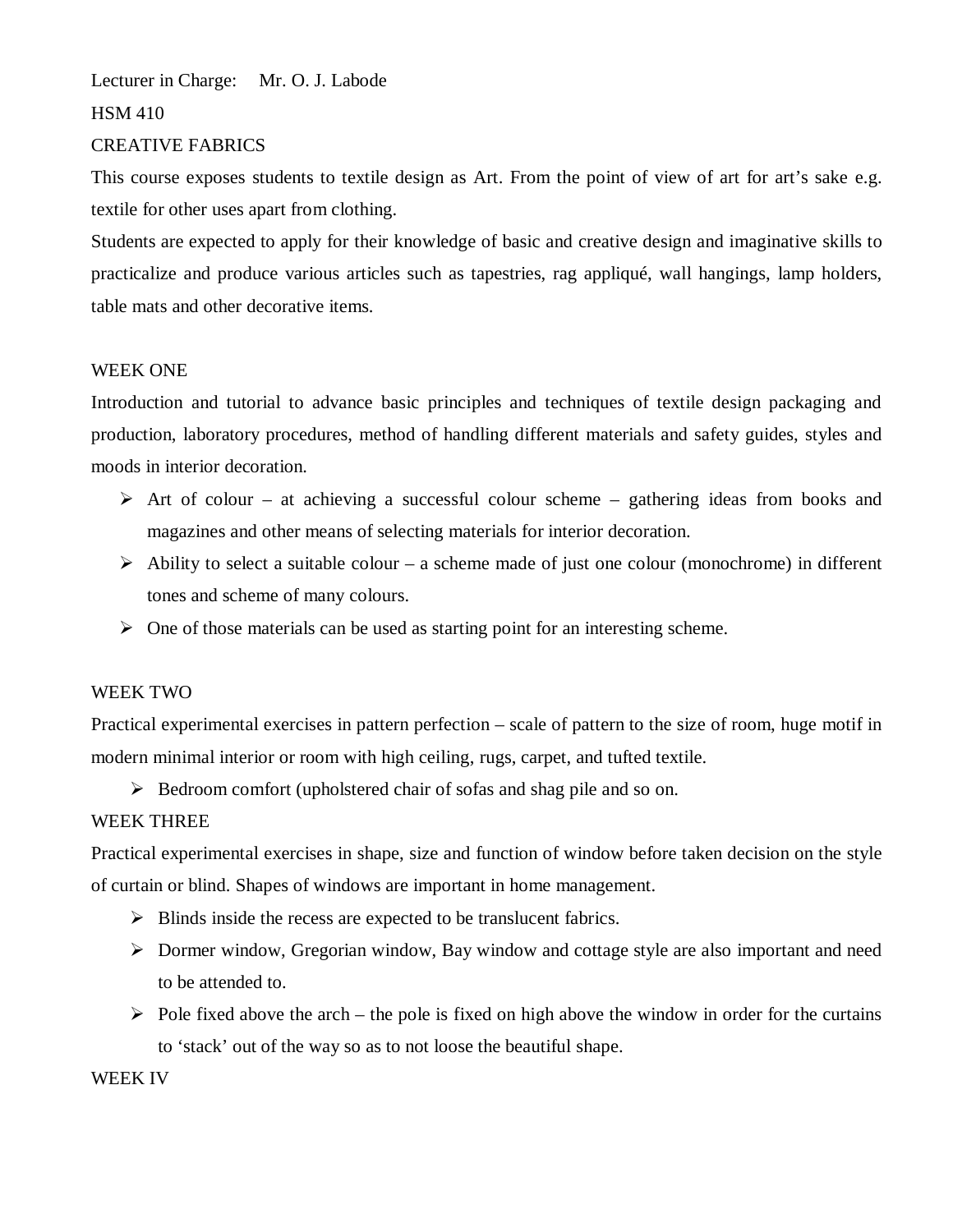Further experiment with combinations of two or more techniques in Basic glazed door shapes – students are expected to consider curtains for door ways and study the opening of different doors – the door must not open inward. The curtains would get in the way whenever people try to open it.

- $\triangleright$  Curtains in this situation have poles or tracking that need to be fixed above the door way.
- $\triangleright$  When opened, the curtains must stay back out of the way on either side this allows the door completely clear of the opening.
- $\triangleright$  Students are expected to study different styles of doors Half-glazed Gregorian, Potio doors, French doors and so on.

# WEEK V

# TUTORIAL AND PRACTICAL EXERCISE IN REARRANGEMENT OF FABRICS

The rearrangement of fabrics in home management is a process of appreciating visual aesthetics of fabric that are produced in the studio. Students are exposed to methods and materials that are suitable for these processes. There are three methods of fabrics production – Tie and dye, Batik and screen process printing.

- $\triangleright$  Batik production The colour of the fabric, the method of batiking the fabric by putting a flat medium such as cardboard or flat cartoon in between the fabric.
- $\triangleright$  Fold and Dye of fabric Students are expected to master different type of folds half fold etc.

# WEEK SIX

Screen printing, Dabbing, Adornment and Discharging. Students are expected to practicalize how mesh can be coated, design and expose on it.

- $\triangleright$  Dabbing methods are not left out of practical experimental exercise. This is process or method of printing whereby a stencil is made and used to print. The stencil is to be dabbed directly on the fabric.
- $\triangleright$  Discharging of fabric is a process by which chlorine is used to create design pattern on the surface of fabric. It takes some minutes/hours to discharge yards of fabric – depending on the number of yards.
- $\triangleright$  Ironing of makes it more presentable and more attractive. Folded fabrics need to be ironed.

## WEEK VII

Lecture on solving design problems. In aspect of life design is apparent. Students are going to be exposed to how they can use design to achieve certain objectives in home management – considering shapes, lines together to form pattern. The combination of design in a furnished fabric is known as pattern.

 $\triangleright$  Process involved in knowing what the client wants to design. Students' practical would focus on individual design which is the ability to create better and attractive visuals for the beholder.

WEEK VIII